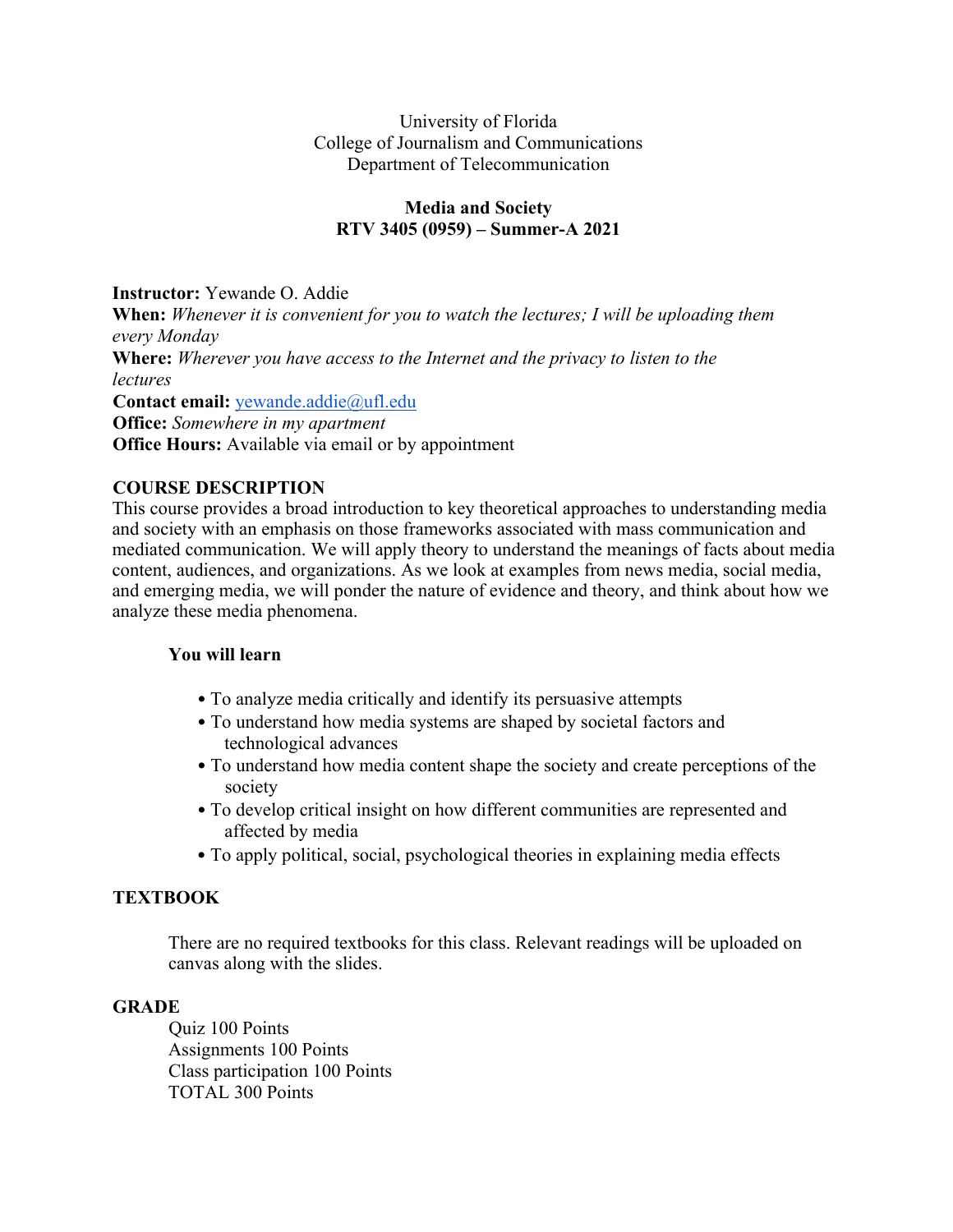| A     | 93% or higher | C    | 70%-74.99%      |
|-------|---------------|------|-----------------|
| $A -$ | 90%-92.99%    | $D+$ | 65%-69.99%      |
| $B+$  | 85%-89.99%    | D    | 60%-64.99%      |
| B     | 80%-84.99%    | F    | $0\% - 59.99\%$ |
| $C+$  | 75%-79.99%    |      |                 |

#### **ASSIGNMENTS**

- **1. Quiz:** Every Monday, except for the last Monday of our class (6/14/2021), I will post a quiz on canvas, which will be due by the following Friday at noon. NO MAKE-UP. There will be a total of five quizzes and they will be a mix of true/false and multiple-choice type questions. Each quiz will be worth 20 points.
- **2. Assignments:** There are only two assignments in the whole semester for this course. However, each assignment is worth 50 points. Each assignment is similar in format, each will be a "summary paper" of what you have learned so far. The first assignment will be due after the first three lectures and the paper will be based on the first three topics (scientific methods and media effects research, media and news, and media and globalization). The second paper will summarize topics from the second half of the course (media representation, media and health; and media privacy and computer mediated communication).
	- **a. Format:** Each summary paper needs to be between 5-7 pages, including references. You will style and write them in APA format (i.e. proper headings, in text citations, bibliography/reference list etc.). The summary papers should be double-spaced, 12-font size, and written in Times New Roman font.
	- **b. Content:** Each paper will be divided into three parts:
		- **i. Introduction:** You will summarize the three topics you learned. You will cite the readings that were assigned to you on these topics in your summary. This part can be divided into three paragraphs since there are three different topics. The introduction should not be more than one and a half pages.
		- **ii. Application:** In this part, you will pick a current event topic that has been extensively covered in the media or has been trending in social media. The topic should be relevant to one of the topics you summarized in the introduction. Then you will use any of the theories that you have learned that can be applicable to describe the coverage of the current event or the event itself. You might want to use citations here to cite the current event that you picked to analyze and the theory that you are using to theoretically analyze the current event (i.e. if the theory has been used previously by scientists to analyze similar events). This is where your "library search" will come in handy to find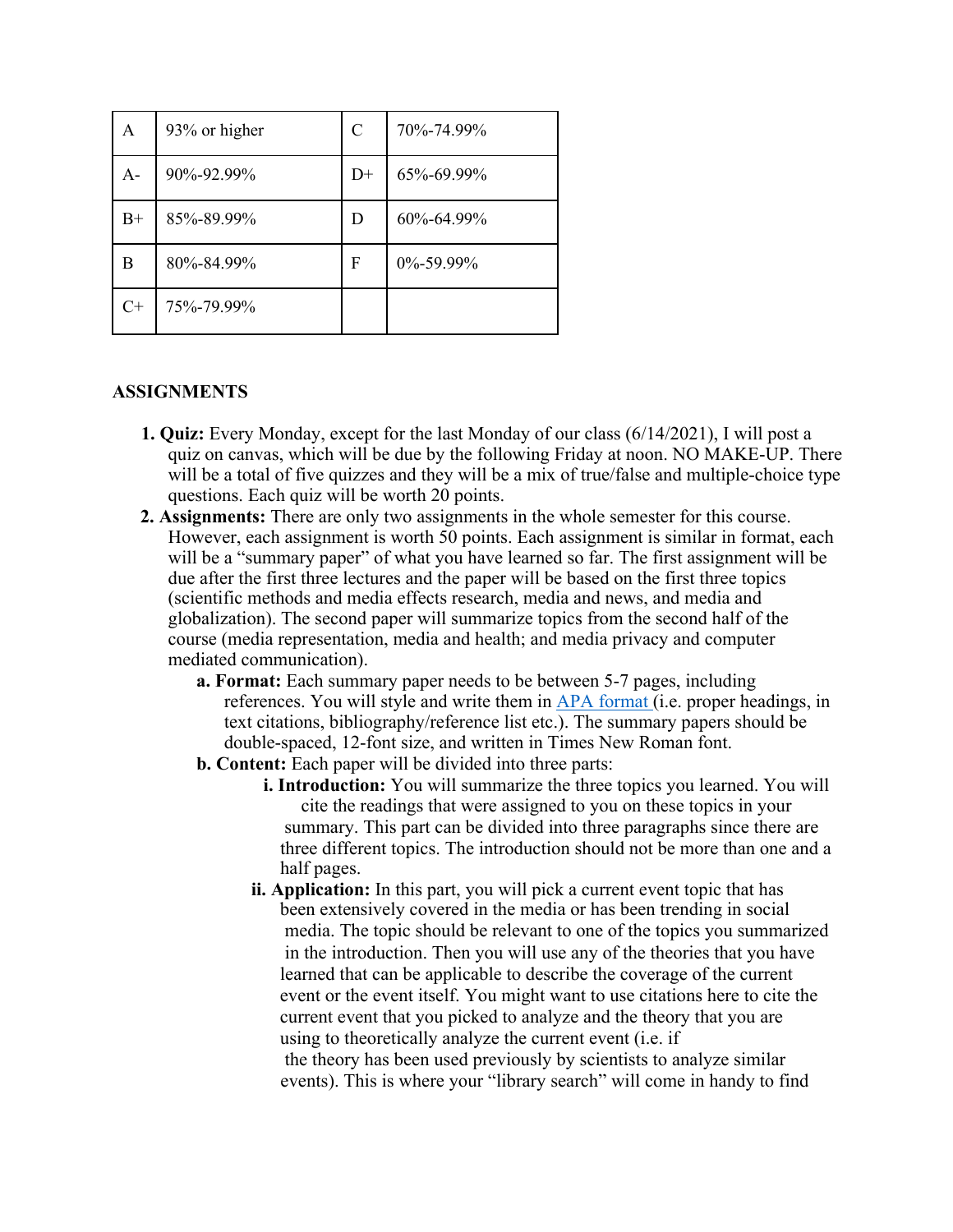academic journal articles relevant to your theory.

- **iii. Conclusion:** This part should include the most important things for you that you have learned in these topics and why they are important to you. You also need to mention, if any of these learning you would apply in your professional and personal life and how. The conclusion is basically a self-reflection of your takeaway from what you were taught.
- **3. Discussion Posts:** Starting on Monday, May 17, I will post some questions based on the readings from the following week on Canvas. You will be required to respond to those questions thoughtfully and critically. You can even add your own thoughts on the readings and respond to a classmate's comments, respectfully. You will have the whole week to complete your readings and respond to the discussion posts. The posts will be due on Mondays by 12 p.m. For example, on 5/17/2021 I will be posting discussion questions on the readings from 5/24/2020. Your posts will be due by noon on 5/24/2020. The purpose of the discussion posts is twofold- first, it is a way to gauge your participation; and second, hopefully, it will keep you engaged with the weekly topics.

#### **CLASS POLICY**

**Attendance**: Since we will not be having in-person classes, your attendance will be taken through the discussion posts. I will post discussion questions based on every week's readings on Canvas discussion boards every Monday and you will be required to have answered those questions on the discussion board by the following Monday, 12 p.m. If you do not post a meaningful discussion on time, you will lose 20 points for each missed discussion. No late posts will be accepted, without authorized excuse letters.

**Make-up:** There are **no make-ups** for any assignments. If an extreme circumstance arrives, contact me. Please do not request for make-ups without proper documentation of the event that prevented you from submitting the assignment (doctor's note, funeral message, etc.).

**Honor Code:** As a student at this university, you have accepted a commitment to the Honor Code, and the principles of academic integrity, personal honesty, and responsible citizenship on which it was founded. As an instructor at this university, I am also charged with its enforcement and take that responsibility very seriously. You can find the complete honor code via this link:

#### https://www.dso.ufl.edu/sccr/process/student-conduct-honor-code/

Among the activities that could result in Honor Code violations are plagiarism, cheating, misrepresenting sources, the unauthorized use of others' work, etc. Consult me if you are uncertain about your Honor Code responsibilities within this course.

**Accommodations for Special Needs:** Any student who has a need for accommodation based on the impact of a documented Disability, including special accommodations for access to technology resources and electronic instructional materials required for the course, should first register with the Disability Resource Center (352-392-8565, www.dso.ufl.edu/drc) by providing appropriate documentation. Once registered, students will receive an accommodation letter which must be presented to the instructor when requesting accommodation. Please contact me to discuss the specific situation by the end of the second week of classes or as soon as practical.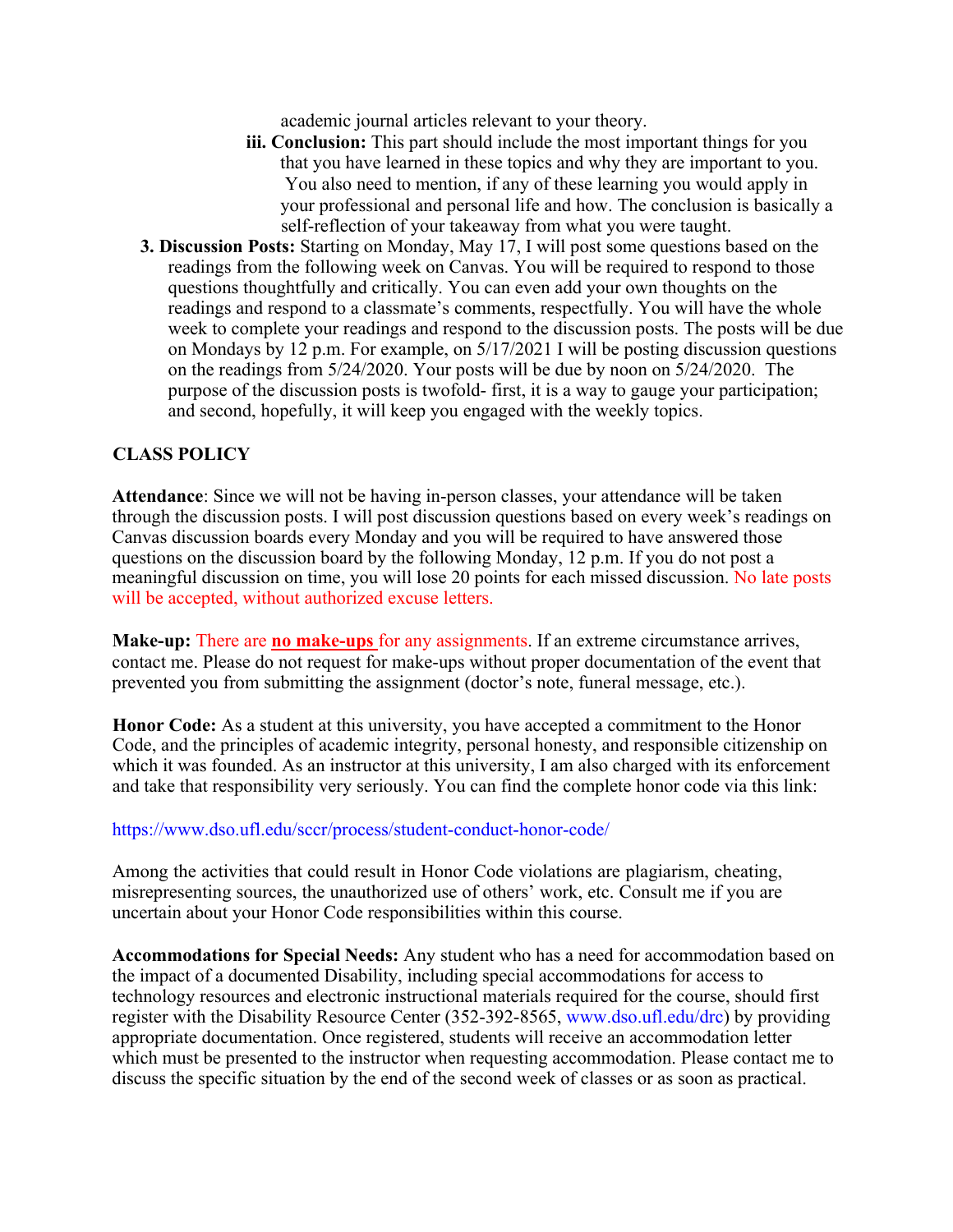**Course Evaluations:** Students are expected to provide professional and respectful feedback on the quality of instruction in this course by completing course evaluations online via GatorEvals. Guidance on how to give feedback in a professional and respectful manner is available at https://gatorevals.aa.ufl.edu/students/. Students will be notified when the evaluation period opens, and can complete evaluations through the email they receive from GatorEvals, in their Canvas course menu under GatorEvals, or via https://ufl.bluera.com/ufl/. Summaries of course evaluation results are available to students at https://gatorevals.aa.ufl.edu/public-results/."

| Date                | Topic                                                                                            | Readings                                                           | Goals/Task                                                                                                                                                                                                                                                                                                                |
|---------------------|--------------------------------------------------------------------------------------------------|--------------------------------------------------------------------|---------------------------------------------------------------------------------------------------------------------------------------------------------------------------------------------------------------------------------------------------------------------------------------------------------------------------|
| Week 1<br>5/10/2021 | Welcome &<br>Introduction<br>Scientific<br>Method<br>Media Effects<br>Research<br>Library Search | Dainton Ch.<br>1<br>Dainton Ch.<br>$\overline{2}$<br>Turow         | Review the syllabus<br>to get an overview of<br>the course and<br>expectations.<br>Learn to distinguish<br>between the scientific<br>methods of knowing<br>and the other ways of<br>knowing.<br>Learn how to find<br>journal articles.<br>Quiz 1 DUE by Friday,<br>May 14 at noon Based<br>on Week 1 Readings +<br>Slides |
| Week 2<br>5/17/2021 | Media and News                                                                                   | Agenda<br>setting<br>evolution<br>Framing as a<br>theory<br>Morgan | Learning how news<br>framing and agenda<br>setting impact the<br>perceptions of what<br>is important and<br>why it is important<br>among the<br>media consumers.<br>Discussion Questions for<br>Week 3 Readings<br><b>Available NOW.</b><br>Quiz 2 DUE by Friday,<br>May 21 at noon Based<br>on Week 2 Readings $+$       |

### **TENTATIVE SCHEDULE**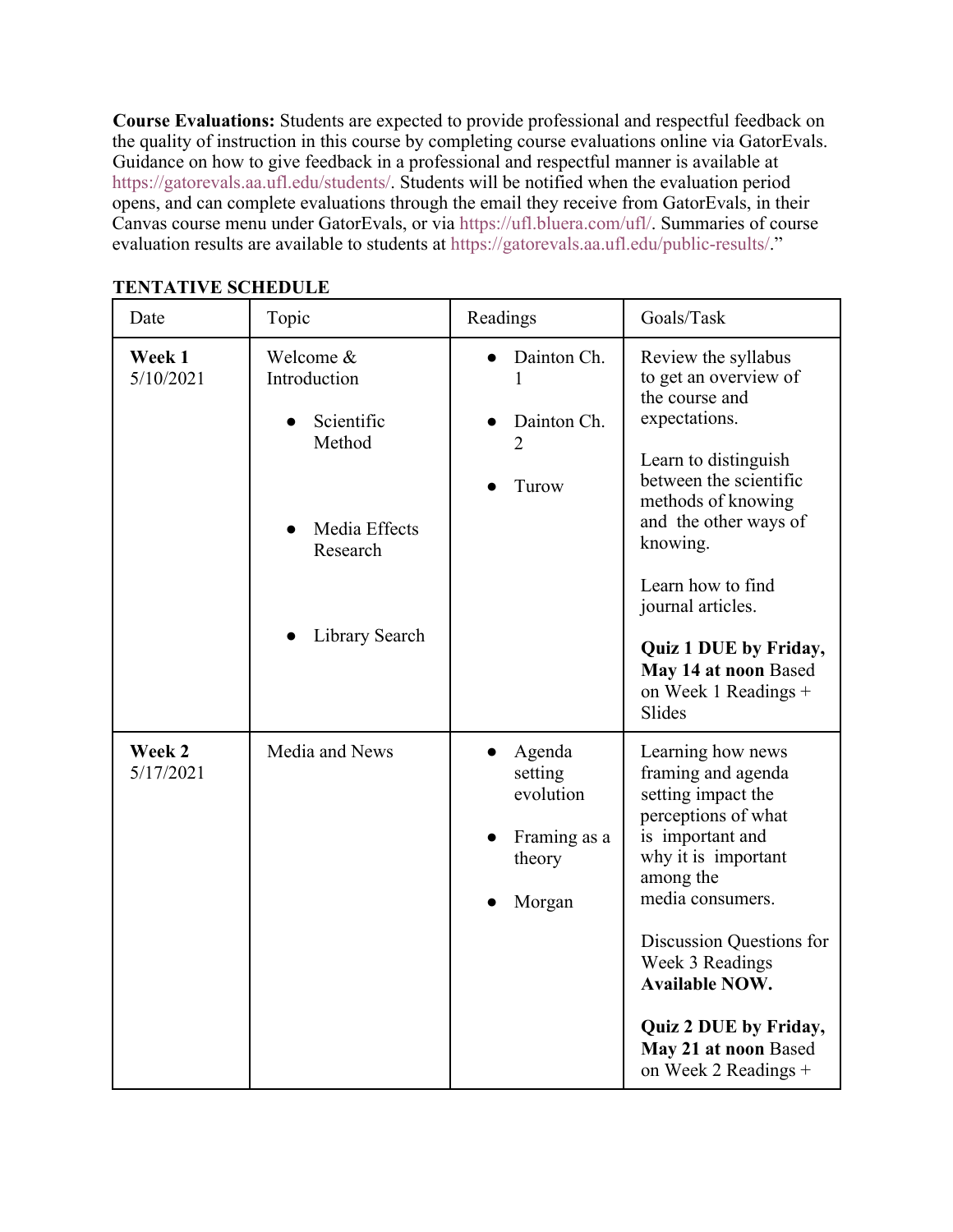|                     |                            |                                                     | Slides                                                                                                                                                                                                                                                                                                                                                                                                                                         |
|---------------------|----------------------------|-----------------------------------------------------|------------------------------------------------------------------------------------------------------------------------------------------------------------------------------------------------------------------------------------------------------------------------------------------------------------------------------------------------------------------------------------------------------------------------------------------------|
| Week 3<br>5/24/2021 | Media and<br>globalization | Benjamin-<br>New York<br>Times<br>Lustyik<br>Waters | Learning about "neo<br>colonialism" through<br>Media.<br>Discussion Questions for<br>Week 3 Readings DUE<br>Monday, May 24 at<br>noon.<br>Discussion Questions for<br>Week 4 Readings<br><b>Available NOW.</b><br>Quiz 3 DUE by Friday,<br>May 28 at noon Based<br>on Week 3 Readings +<br>Slides                                                                                                                                              |
| Week 4<br>5/31/2021 | Media Representation       | Griffin<br>Wood-<br>Gendered<br>Media               | Learning how<br>different population<br>groups,<br>specially minority<br>groups, are represented<br>in the media and what<br>are the impacts of it in<br>the society<br>Discussion Questions for<br>Week 4 Readings DUE<br>Monday, May 31 at<br>noon.<br>Discussion Questions for<br>Week 5 Readings<br><b>Available NOW.</b><br>Quiz 4 DUE by Friday,<br>June 4 at noon Based on<br>Week 4 Readings +<br>Slides<br><b>Summary Paper 1 DUE</b> |